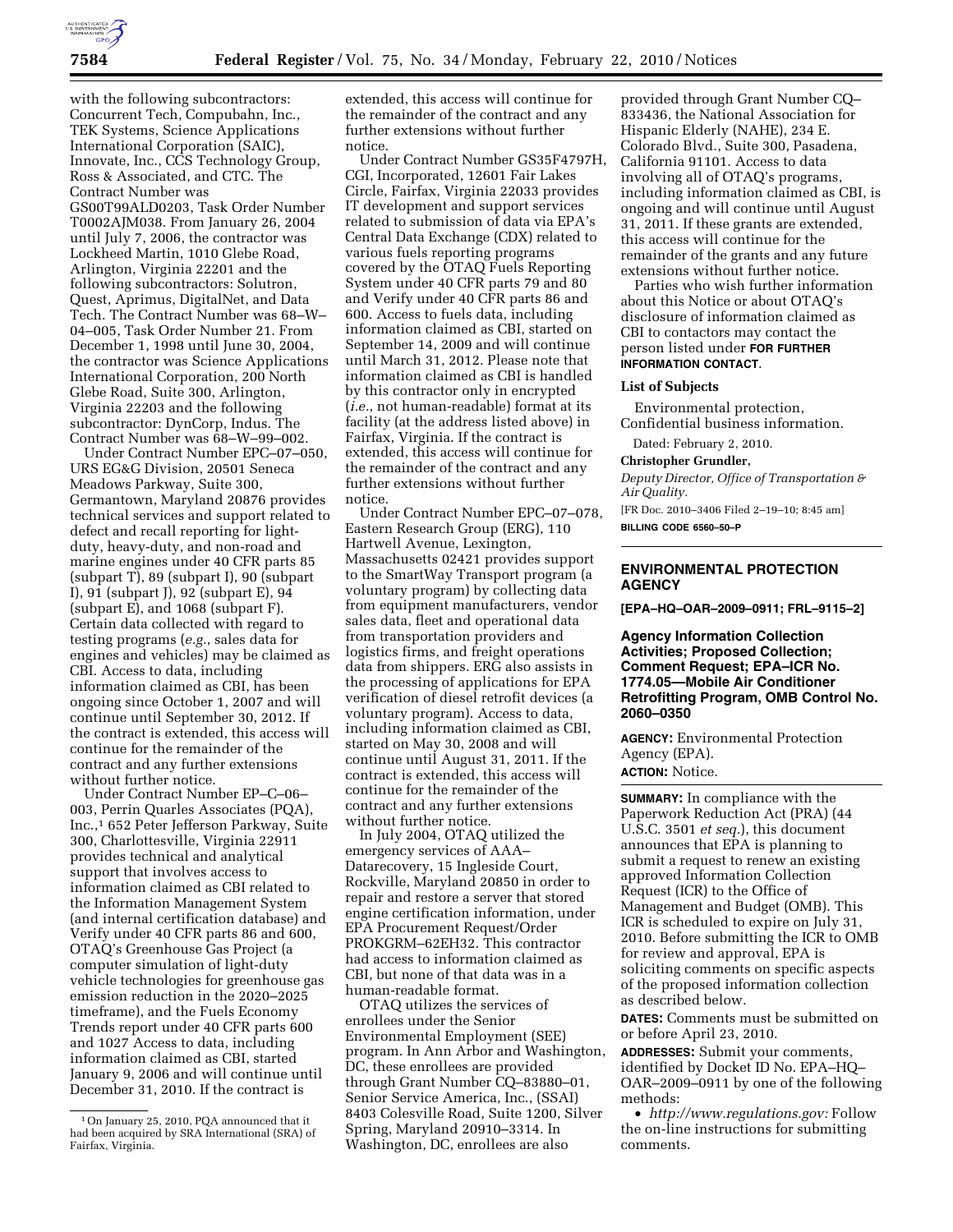• *E-mail: a-and-r-Docket@epa.gov.* 

• *Fax:* 202–566–1741.

• *Mail:* Environmental Protection Agency, EPA Docket Center (EPA/DC) Mailcode 6102T, Attention Docket ID No. OAR, 1200 Pennsylvania Avenue, NW., Washington, DC 20460.

• *Hand Delivery:* Public Reading Room, Room 3334, EPA West Building, 1301 Constitution Avenue, NW., Washington, DC.

Such deliveries are only accepted during the Docket's normal hours of operation, and special arrangements should be made for deliveries of boxed information.

*Instructions:* Direct your comments to Docket ID No. EPA–HQ–OAR–2009– 0911. EPA's policy is that all comments received will be included in the public docket without change and may be made available online at *http:// www.regulations.gov,* including any personal information provided, unless the comment includes information claimed to be Confidential Business Information (CBI) or other information whose disclosure is restricted by statute. Do not submit information that you consider to be CBI or otherwise protected through *http:// www.regulations.gov* or e-mail. The *http://www.regulations.gov* Web site is an ''anonymous access'' system, which means EPA will not know your identity or contact information unless you provide it in the body of your comment. If you send an e-mail comment directly to EPA without going through *http:// www.regulations.gov* your e-mail address will be automatically captured and included as part of the comment that is placed in the public docket and made available on the Internet. If you submit an electronic comment, EPA recommends that you include your name and other contact information in the body of your comment and with any disk or CD–ROM you submit. If EPA cannot read your comment due to technical difficulties and cannot contact you for clarification, EPA may not be able to consider your comment. Electronic files should avoid the use of special characters, any form of encryption, and be free of any defects or viruses.

## **FOR FURTHER INFORMATION CONTACT:**

Yaidi Cancel, Environmental Protection Agency, Stratospheric Protection Division, Office of Atmospheric Programs, MC 6205J, 1200 Pennsylvania Ave., NW., Washington, DC 20460; telephone number: (202) 343–9512; fax number: (202) 343–2338; e-mail address: *Cancel.Yaidi@epa.gov.* 

**SUPPLEMENTARY INFORMATION:** 

## **How Can I Access the Docket and/or Submit Comments?**

EPA has established a public docket for this ICR under Docket ID No. EPA– HQ–OAR–2009–0911, which is available for online viewing at *http:// www.regulations.gov,* or in person viewing at the Air and Radiation Docket in the EPA Docket Center (EPA/DC), EPA West, Room 3334, 1301 Constitution Ave., NW., Washington, DC. The EPA/DC Public Reading Room is open from 8 a.m. to 4:30 p.m., Monday through Friday, excluding legal holidays. The telephone number for the Reading Room is 202–566–1744, and the telephone number for the Air and Radiation Docket is 202–566–1742

Use *http://www.regulations.gov* to obtain a copy of the draft collection of information, submit or view public comments, access the index listing of the contents of the docket, and to access those documents in the public docket that are available electronically. Once in the system, select "search," then key in the docket ID number identified in this document.

## **What Information Is EPA Particularly Interested In?**

Pursuant to section  $3506(c)(2)(A)$  of the PRA, EPA specifically solicits comments and information to enable it to:

(i) Evaluate whether the proposed collection of information is necessary for the proper performance of the functions of the Agency, including whether the information will have practical utility;

(ii) Evaluate the accuracy of the Agency's estimate of the burden of the proposed collection of information, including the validity of the methodology and assumptions used;

(iii) Enhance the quality, utility, and clarity of the information to be collected; and

(iv) Minimize the burden of the collection of information on those who are to respond, including through the use of appropriate automated electronic, mechanical, or other technological collection techniques or other forms of information technology, e.g., permitting electronic submission of responses. In particular, EPA is requesting comments from very small businesses (those that employ less than 25) on examples of specific additional efforts that EPA could make to reduce the paperwork burden for very small businesses affected by this collection.

## **What Should I Consider When I Prepare My Comments for EPA?**

You may find the following suggestions helpful for preparing your comments:

1. Explain your views as clearly as possible and provide specific examples. 2. Describe any assumptions that you used.

3. Provide copies of any technical information and/or data you used that support your views.

4. If you estimate potential burden or costs, explain how you arrived at the estimate that you provide.

5. Offer alternative ways to improve the collection activity.

6. Make sure to submit your comments by the deadline identified under **DATES**.

7. To ensure proper receipt by EPA, be sure to identify the docket ID number assigned to this action in the subject line on the first page of your response. You may also provide the name, date, and **Federal Register** citation.

### **What Information Collection Activity or ICR Does This Apply To?**

### *Docket ID No. EPA–HQ–OAR–2009– 0911*

*Affected entities:* Entities potentially affected by this action are new and used car dealers, gas service stations, top and body repair shops, general automotive repair shops, automotive repair shops not elsewhere classified, including air conditioning and radiator specialty shops.

*Title:* Information Collection Activities Associated with EPA's Mobile Air Conditioner Retrofitting Program, 40 CFR 82.180

*ICR numbers:* EPA ICR No. 1774.05, OMB Control No. 2060–0350.

*ICR status:* This ICR is currently scheduled to expire on July 31, 2010. An Agency may not conduct or sponsor, and a person is not required to respond to, a collection of information, unless it displays a currently valid OMB control number. The OMB control numbers for EPA's regulations in Title 40 of the CFR, after appearing in the **Federal Register**  when approved, are listed in 40 CFR part 9, are displayed either by publication in the **Federal Register** or by other appropriate means, such as on the related collection instrument or form, if applicable. The display of OMB control numbers in certain EPA regulations is consolidated in 40 CFR part 9.

*Abstract:* EPA's Significant New Alternatives Policy (SNAP) program implements Section 612 of the 1990 Clean Air Act (CAA) Amendments which authorized the Agency to